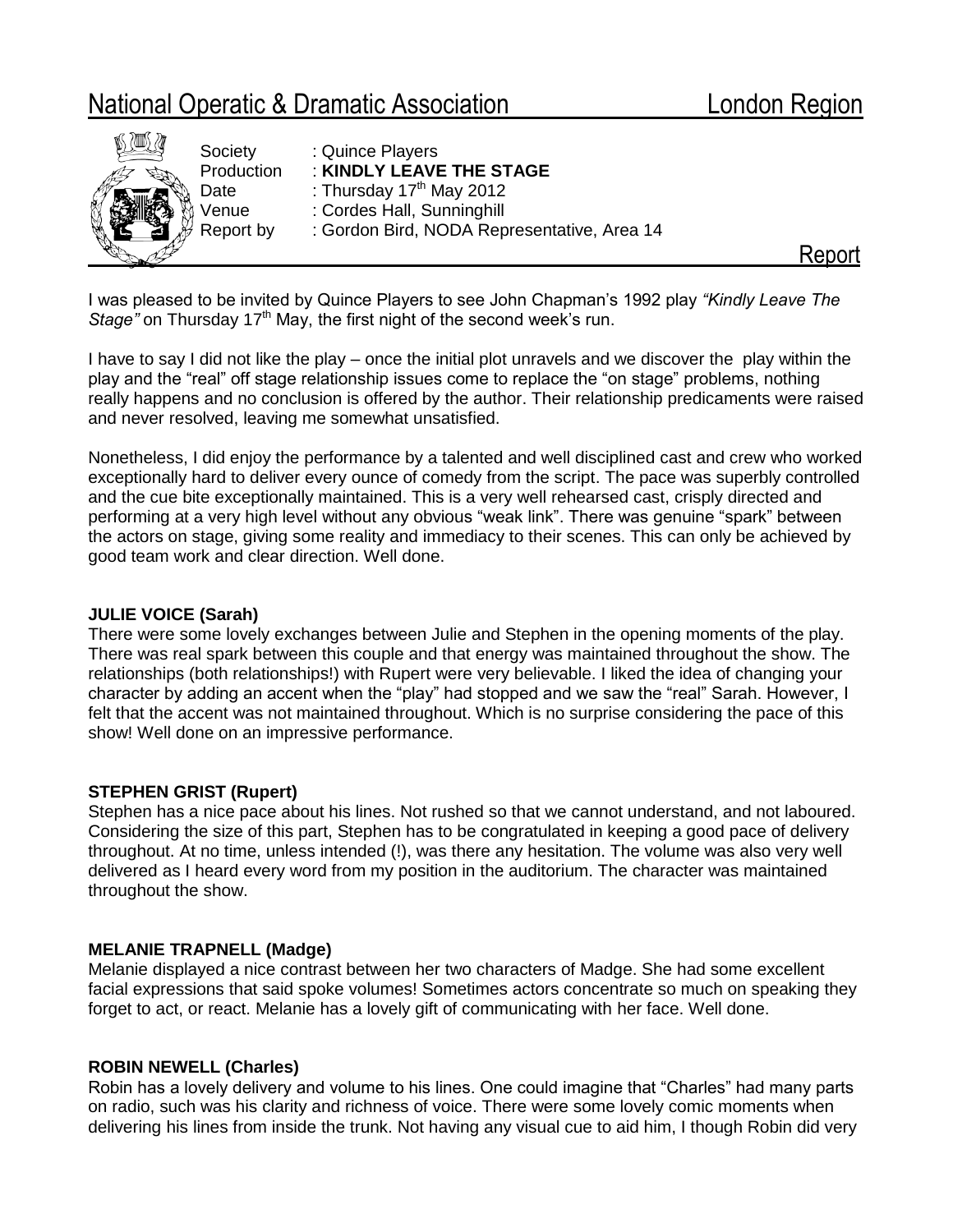well indeed in delivering these lines perfectly and to excellent comic effect. There was a nice change of pace by Robin when Rupert starts to perform his "acting", or should we say over acting in Act 2.

#### **ANNE KEEN (Mrs Cullen)**

This was a wonderful character and very well portrayed by Anne. She delivered her comic lines with excellent effect. Her first entrance was superbly timed, giving a very good comic effect. This part was superbly played by Anne and she looked every bit of an experienced actress who has seen and done it all. Anne has a lovely stage presence and good understanding of her lines that added to an excellent performance.

## **STEPHEN MORTLOCK (Edward)**

A lovely character as the drunken old timer! Stephen had good delivery and volume of his lines. There was some lovely moments from this actor – like his reaction to the glass of whisky (which he was expecting to be a prop but was real) and again a lovely reaction when he is told that "Charles" is in the trunk. It is not always easy to perform drunk on stage, but Stephen managed this very well. I hope that he did not have to "rehearse" to much on this for his motivation!

#### **TOBY ADAMSON (Nurse Brown)**

This is a nice cameo role, as the first aider watching his star performing from the auditorium. Toby performed this part well – showing some elements of being a "nerd" without going "over the top" which could have been so easy to do. There was good control of his line delivery, getting some good laughs as a result.

#### **GEMMA SWAISLAND (Angela)**

Gemma looked a natural on stage. I heard every word she said, and although it is easy to say, she looked and acted like a stage manager. Taking on the role as actual stage manager of this production clearly helped Gemma, but that does not necessarily follow that the audience appreciate the character that is being presented. One still has to act – and this you clearly did! Hopefully now that you have performed on stage for the first time since you were 7, it won't be so long that we see you on stage again.

## **Director (KEN LONG)**

## **Assistant Director (JENNY BROWN)**

Ken and Jenny can be congratulated on a very sharp production. The cue bite was excellent. The movement around the stage was very well rehearsed. The moments where the cast within the show tried to put themselves back on track was very well constructed and executed. Additional moments of comedy were added from the lines coming from the trunk – with the lid being lifted up, a line being fired out across the stage, before hiding back again. On each delivery, the audience and I laughed! The timing was spot on. This production started with the song "Don't leave me this way" – a perfect link the action that we were about to witness.

#### **Stage Manager (GEMMA SWAISLAND) Deputy Stage Manager (BECCY WIRE)**

This was an unusual stage manager role as Gemma also had to appear as an actress on stage – the part being stage manager. This added to the realism of the play within the play and worked very well indeed. The set changes and the tab cues were timely. Congratulations to both Gemma and Beccy as